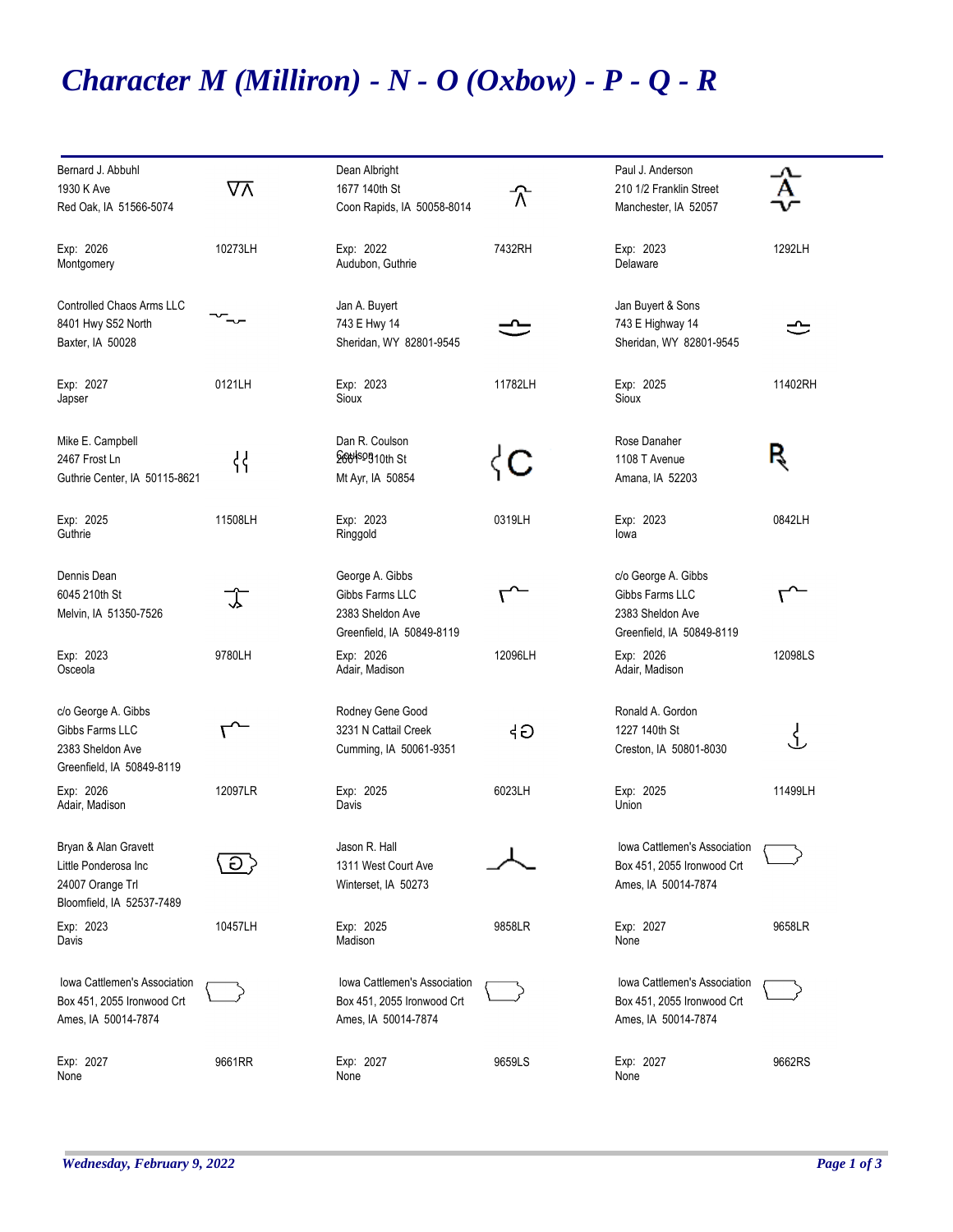| Iowa Cattlemen's Association<br>Box 451, 2055 Ironwood Crt<br>Ames, IA 50014-7874 |         | Iowa Cattlemen's Association<br>2055 Ironwood Crt<br>Ames, IA 50014-7874                   |          | Melvin D. Keller<br>27784 Elk Ave<br>Cantril, IA 52542-8038                      | k       |
|-----------------------------------------------------------------------------------|---------|--------------------------------------------------------------------------------------------|----------|----------------------------------------------------------------------------------|---------|
| Exp: 2027<br>None                                                                 | 9660RH  | Exp: 2027<br>None                                                                          | 9657LH   | Exp: 2023<br>Van Buren                                                           | 7530LS  |
| Bradley J or Robin K Kokjohn<br>1100 Primrose Rd<br>Farmington, IA 52626-9328     | Ŕ       | c/o Bill Kooiker<br>Kooiker Dairy Farms Inc<br>3560 370th St<br>Orange City, IA 51041-7548 |          | Allan and Korrina Hughes<br>63088 Levi Rd.<br>Glenwood, IA 51534                 | Ĥ.      |
| Exp: 2027<br>Lee                                                                  | 8952LH  | Exp: 2024<br>Sioux                                                                         | 11957RH  | Exp: 2027<br>Mills                                                               | 0732LH  |
| Ryan Laughery<br>3111 Fallow Avenue<br>Orient, IA 50858                           | ኑ<br>ነ  | Doug Lawton<br>1637 290th Street<br>Jefferson, IA 50129-2342                               | ላL       | John L. Mann<br>4384 110th St<br>Malcom, IA 50157-8011                           | ご       |
| Exp: 2023<br>Adair                                                                | 12379LH | Exp: 2024                                                                                  | 5133LH   | Exp: 2025<br>Poweshiek                                                           | 8437LS  |
| Kean F. McBurney<br>McBurney Farms<br>3709 Midway Road<br>Toddville, IA 52341     |         | Edward R. McCullough<br>1228 King Rd<br>Allerton, IA 50008-8556                            | 门        | Matthew D. Mickelson<br>19980 Minburn Ct<br>Minburn, IA 50167                    | ዛጠ      |
| Exp: 2025<br>Linn                                                                 | 10613LH | Exp: 2025<br>Decatur, Wayne                                                                | 11467LS  | Exp: 2025<br>Dallas                                                              | 0167LH  |
| Dennis D. Newell<br>310 Cherry St<br>Anita, IA 50020-1052                         | ζN      | Kash S. Pedersen<br>5166 80th Ave<br>Alta, IA 51002                                        | <u>P</u> | <b>Rick Schlutz</b><br>Yoke S Ranch<br>41610 270th Ave<br>Russell, IA 50238-7614 | ิธี     |
| Exp: 2023<br>Cass                                                                 | 7537LH  | Exp: 2027<br><b>Buena Vista</b>                                                            | 0176LH   | Exp: 2026<br>Lucas                                                               | 12173LH |
| Dale J. Sporrer<br>620 S 4th Ave<br>Dedham, IA 51440-2001                         | łS      | Dan R. Stravers<br>9649 W 129th St S<br>Prairie City, IA 50228-8428                        | ळ        | Kendall J. Taylor<br>3414 Washington Rd<br>Eldon, IA 52554                       |         |
| Exp: 2025<br>Carroll                                                              | 10132LH | Exp: 2025<br>Jasper                                                                        | 4354RH   | Exp: 2023<br>Van Buren                                                           | 9171RR  |
| Chase Vogel<br>2581 160th Ave<br>Argyle, IA 52619                                 |         | Robert & Julie Waltz<br><b>Waltz Farms</b><br>1642 260th St<br>Winterset, IA 50273-8432    | ₩        | Roderick L. Weirup<br>1541 230th Ave<br>Delmar, IA 52037-9141                    | Ŵ       |
| Exp: 2026<br>Lee                                                                  | 5894RH  | Exp: 2023<br>Madison                                                                       | 11829LH  | Exp: 2023<br>Clinton Jackson Jones                                               | 9223LH  |